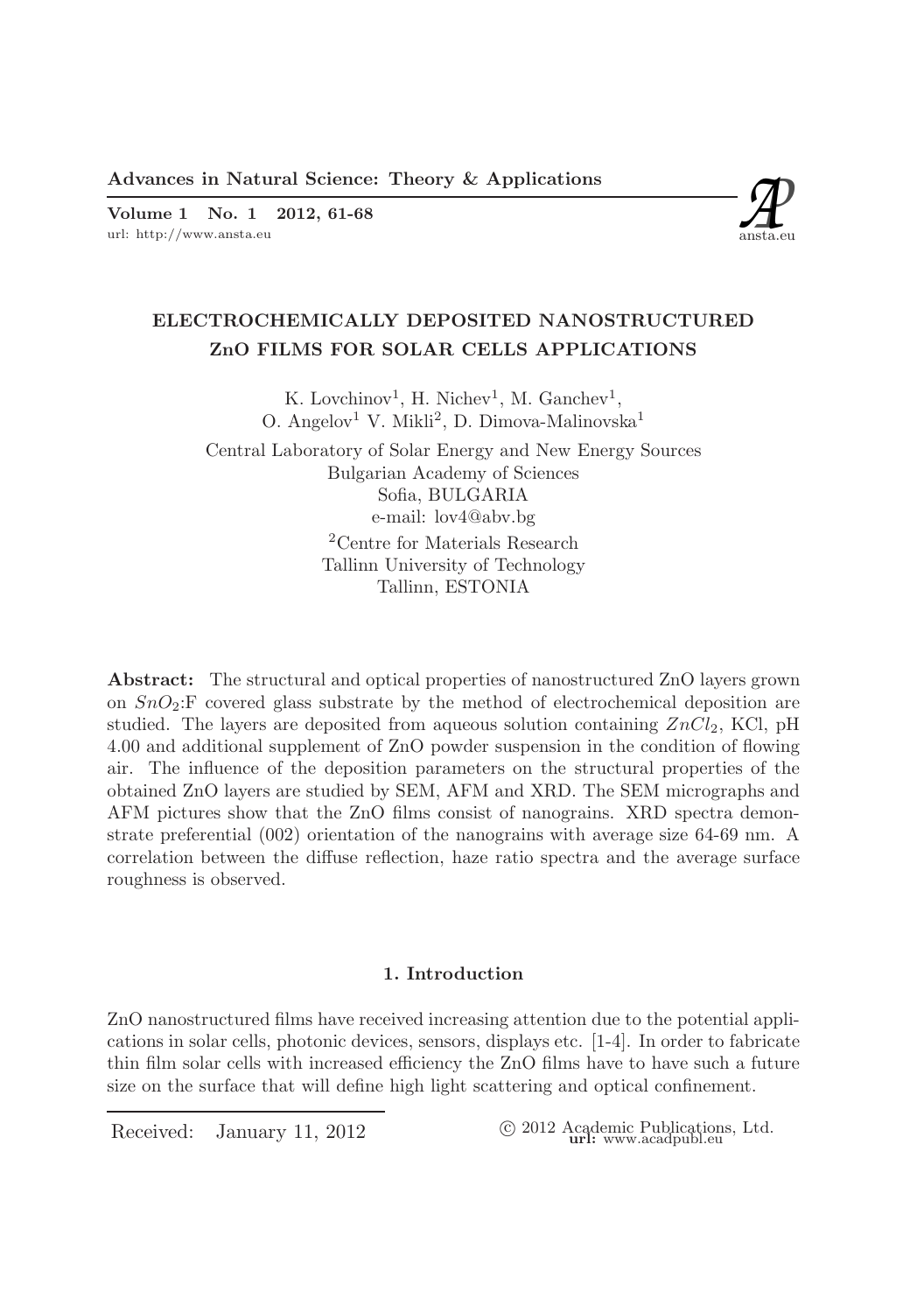This paper reports the results from the study of optical and structural properties of nanostructured ZnO films obtained by electrochemical deposition on glass substrate coated by a thin film of  $SnO_2$  doped with F  $(SnO_2:$ F).

#### 2. Experimental

ZnO nanostructured films were deposited by an electrochemical process from acid aqueous solution of  $ZnCl_2$  (5.10<sup>-3</sup> M) and KCl (0.1M) with pH 4.0 at temperature of  $600^{\circ}$ C in flowing air and suspension containing ZnO powder as precursors using a three-electrode electrochemical cell and saturated calomel electrodes (SCE) as reference electrodes (samples A, B, C and D). It is supposed that ZnO powder suspension could serve as a source of seeding particles. For comparison a layer without adding of the ZnO suspension was prepared as well (sample O).  $SnO_2$ : F coated glass substrates were used as working electrode (samples O, A, B and C). In the case of sample D thin Ni seeding layer (1-2 nm thick) was chemically deposited on the surface of the  $g$ lass/ $SnO<sub>2</sub>:$ F substrate before ZnO electrochemical growth. Spectrally pure graphite electrode was used as an anode. The solution was stirred by air bubbling. The deposition was carried out by varying the redox potential of the system. Since the potential of Zn in the electrolyte is -1.05 V vs. SCE the deposition process of ZnO was carried out at -0.9V vs. SCE preventing a metal Zn deposition. The redox potential of the Pt electrodes is determined by the process:

$$
O_2 + 2H^+ + 2e^- \rightarrow H_2O_2
$$

Good quality ZnO films were obtained at a redox potential within the range between +0.30 and +0.40 V vs. SCE. Oxygen saturation of the solution was maintained by air bubbling. Zinc peroxide  $(ZnO<sub>2</sub>)$  was formed on the samples with bad adhesion to the substrate at a redox potential higher than  $+0.4$  V. Duration of the ZnO deposition was 60 min. The prepared  $ZnO$  films were 0.8 - 1.5  $\mu$ m thick. Different regimes were explored: sample O - without suspension, sample A - with 1x drops of suspension, sample B - with 2x drops, sample C - with 2x drops and annealing at  $300^{\circ}$ C in air, sample D - with 2x drops and substrate glass/ $SnO_2/Ni$ . The film structure was studied by X-Ray Diffraction spectrometry (XRD) using a Brucker D8 Advance spectrometer with CuK $\alpha$  radiation:  $\lambda$  CuK $\alpha$ 1 = 1.540560  $\AA$  and  $\lambda$  CuK $\alpha$ 2 = 1.544426  $\AA$  (intensity half of that of  $\lambda$  CuK $\alpha$ 1). The instrumental broadening in 2 $\theta$  geometry was 0.040. The surface morphology and the thickness of the deposited films were imaged under a Scanning Electron Microscope (SEM) Philips 515. The average roughness was determined by AFM. The transmittance and the reflectance spectra, the diffuse transmission and the diffuse reflectance were measured by a spectrophotometer Shimadzu UV-3600 in the range of 300 -2600 nm employing a 60 mm integrating sphere in the case of diffuse reflectance.

Table 1. The structural and optical characteristics of the deposited ZnO films: the thickness, the average roughness, the position of the (002) peak in the XRD spectra, 2θ, the FWHM of 2θ,  $\Delta 2\theta$ , the average grains size, D, the optical band gap, Eg, and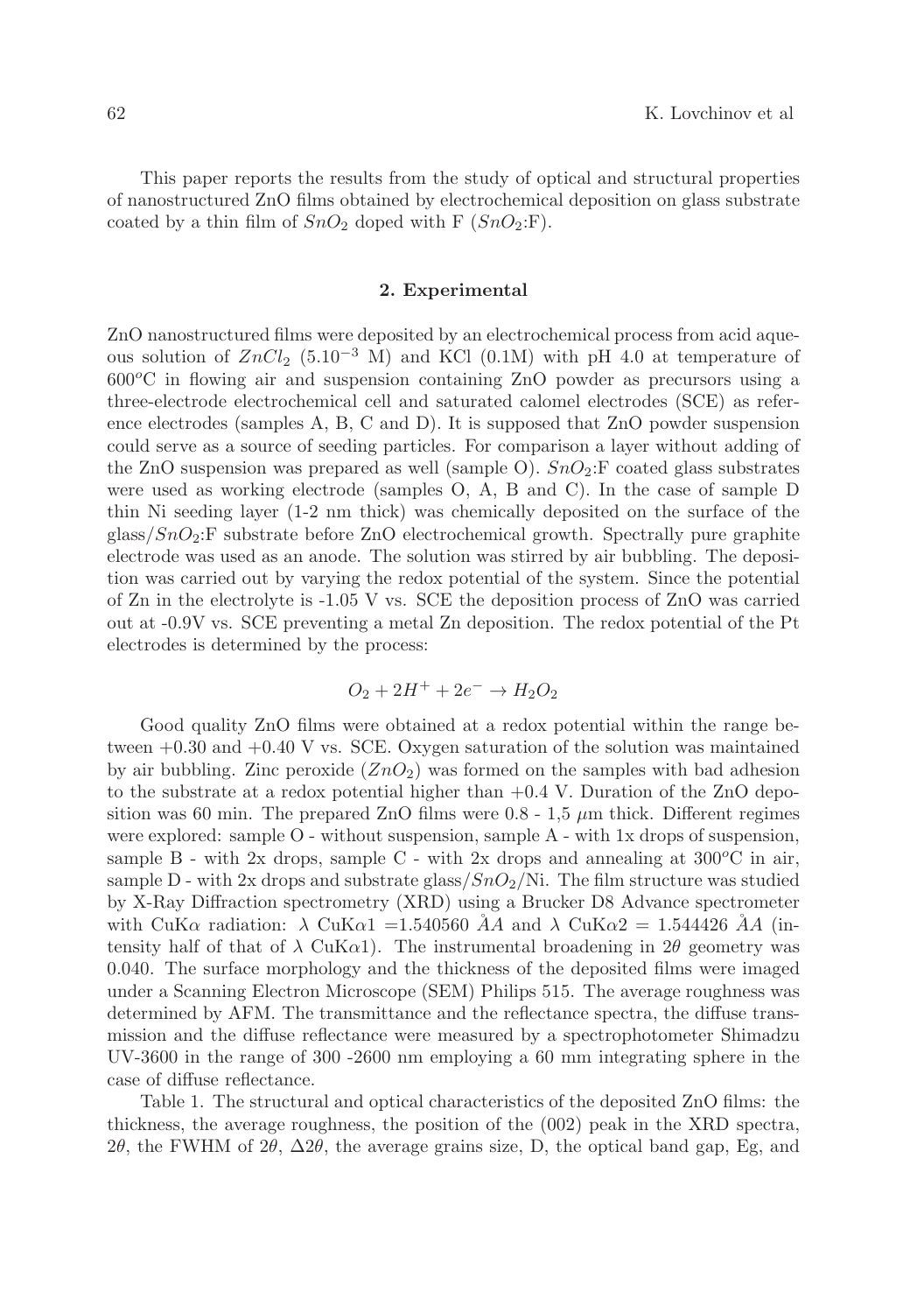the values of the stress,  $\sigma$ . For comparison the corresponding data for the  $SnO_2:$ F films are given, too.

| Sample | Thick-    | Average | $2\theta$ , | $\Delta 2\theta$ , | $c_{hkl}$ | D,nm | Eg,     | $\sigma,$ |
|--------|-----------|---------|-------------|--------------------|-----------|------|---------|-----------|
|        | ness, nm  | rough-  | $\deg$      | FWHM,              | nm        |      | eV      | GPa       |
|        |           | ness    |             | $\deg$             |           |      |         |           |
| Glass/ | $SnO_2$ : | 805     | 31          | 33.74              | 0.09      |      | $-3.75$ | $-$ F     |
| O ZnO  | 638       | 82      | 34.39       | 0.15               | 0.5211    | 56   | 3.39    | $-0.22$   |
| A ZnO  | 956       | 89      | 34.39       | 0.12               | 0.5210    | 69   | 4.19    | $-0.18$   |
| B ZnO  | 1000      | 299     | 34.39       | 0.11               | 0.5217    | 76   | 3.42    | $-0.49$   |
| C ZnO  | 1064      | 153     | 34.48       | 0.13               | 0.5196    | 64   | 3.26    | 0.36      |
| D ZnO  | 809       | 33      | 34.38       | 0.12               | 0.5211    | 69   | 3.41    | $-0.22$   |

Table 1

#### 3. Results and Discussions

Fig. 1a displays the XRD spectra of the deposited ZnO layers. For comparison the XRD spectrum of  $SnO_2$ : F film is shown as well. The diffraction patterns demonstrate that the deposited ZnO films are polycrystalline with reflection corresponding to the (100),  $(002)$ ,  $(101)$ ,  $(102)$  and  $(103)$  planes of the wurtzite structure with c-axis perpendicular to the substrate.

The graphical dependencies of the calculated values of density of the samples under study are plotted in Figire 3.1

The most intensive is the peak of (002) plane. In the case of the as-deposited layers its position is lightly shifted to the lower  $2\theta$  compare to the ZnO powder  $(2\theta = 34.44_o)$ which is evidence for the presence of the tensile stress in the layers confirmed by the calculated values of the c axis and  $\sigma$  (Table 1). Using the data for the Full Width at the Half Maximum (FWHM) of the (002) peak,  $\Delta 2\theta$ , the value of the stress,  $\sigma$ , and the average size of the grains, D, are calculated. The values of the stress are negative for the as-deposited layers. In the case of the sample C, obtained at the same conditions as sample B, however annealed at 3500C, the (002) peak position shifts to the lower  $\Delta 2\theta$ , the c is lower than in the bulk  $ZnO$  (cbulk=  $0.5206$  nm) and the value of the stress is a positive one ? the compressive stress is present in the layer after annealing. The spectral dependence of the coefficient of absorption, ?, of the ZnO layers is displayed in Fig. 1b. The value of  $\alpha$  is calculated using transmittance and reflectance spectra with correction for the  $SnO_2$ : F transmittance assuming a direct gap of ZnO [5, 6]. The optical band gap, Eg, is determined and the values are typical for ZnO - 3.39- 3.46 eV in the case of the as-deposited samples [5, 6]. After annealing (sample C) the value of Eg decreases to 3.26 eV compared to the values of the as-deposited samples. This is probably related to the removal of the  $Zn(OH)_2$  presented in the as-deposited layer that could exists in electrodeposited ZnO from aqueous solution [7]. Fig. 2 and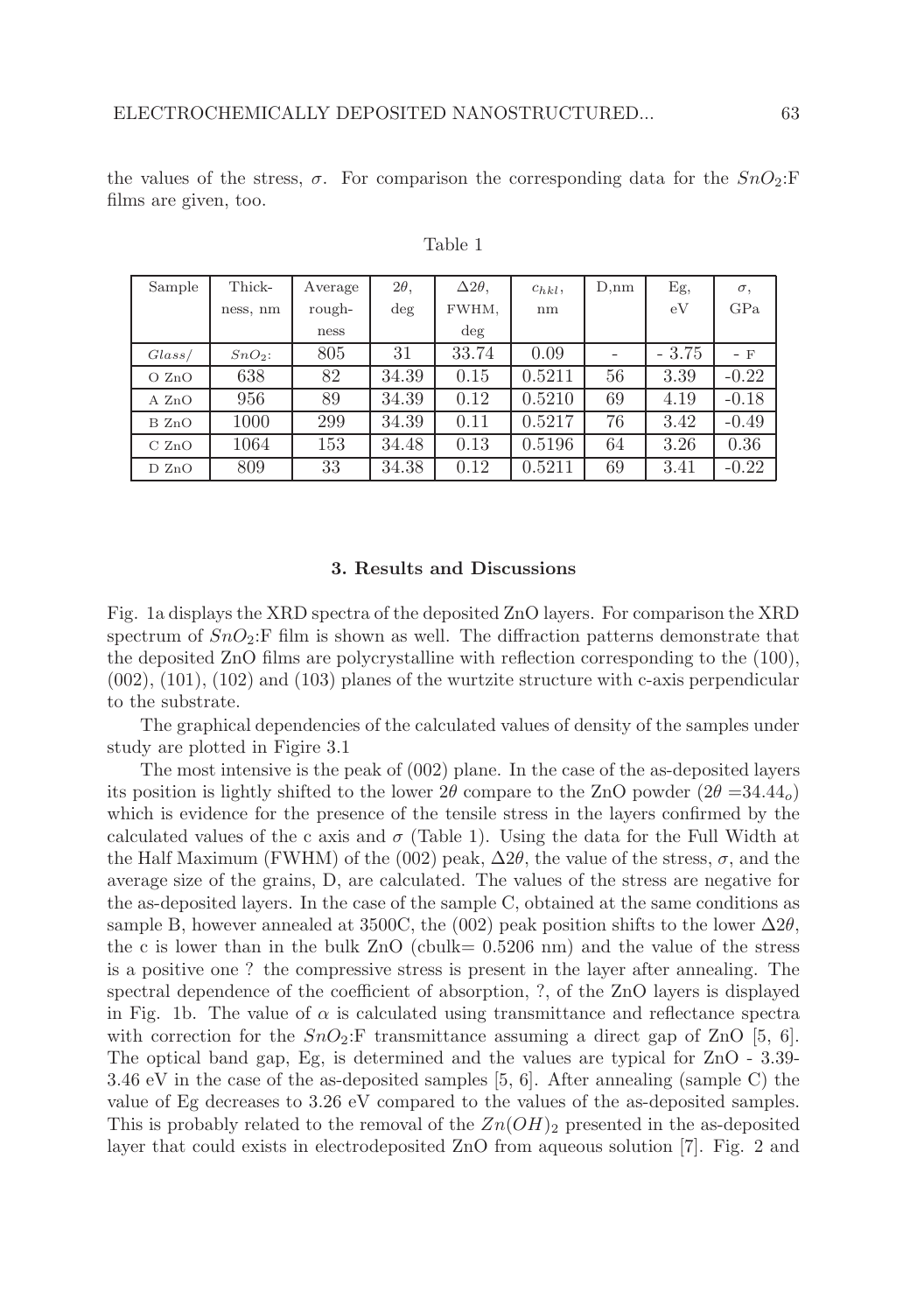

Figure 3.1: XRD spectra (a) and  $(2E)^2$  versus energy, E,(b) of the ZnO layers deposited at different conditions. The corresponding curves of  $SnO<sub>2</sub>:$  are given, too. The XRD peaks

3 demonstrate SEM and AFM pictures of the electrochemically deposited ZnO layers. The ZnO layer grown without adding of ZnO suspension (sample O) consists of grains with size of 56 nm and has an average surface roughness  $82 \text{ nm}$  (Fig. 2b, Fig. 3a).

It is seen from Fig. 2 c and d that the grain size in the layers increases with adding of different quantity of the suspension which is in agreement with the obtained from the XRD data (Table 1). Annealing of the film at  $350^{\circ}$ C for 1 hour results in changes in the morphology - agglomerates of the allowed grains are grown (Fig. 2e). The surface roughness of this sample decreases. The ZnO layer grown on the  $SnO_2:$  F coated by a thin Ni seeding film has a totally different shape of the grains - they look like the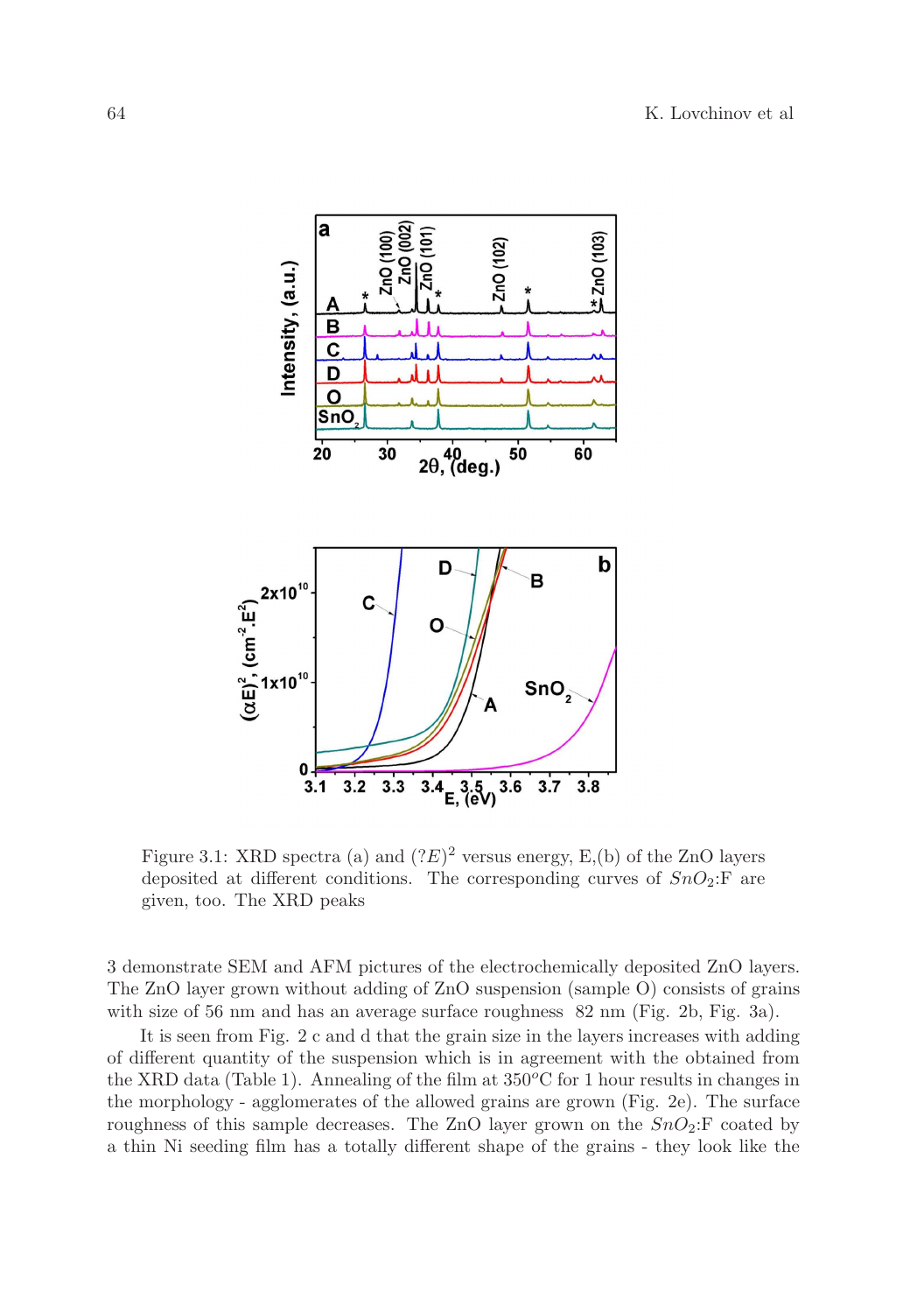

Figure 3.2: SEM plane views of  $SnO_2:$  film (a) and ZnO layers: samples O (b), A (c), B (d), C (e) and D (f). The marker corresponds to 500 nm.

spheres, and the average roughness decreases significant (Fig. 2f and Fig. 3d), however it is still higher than that of  $SnO_2:$  F film. The spectra of diffuse reflectance, Rdiff, are shown in Fig. 4a. The corresponding spectrum for  $SnO_2:$  F is presented as well. The values of the diffuse reflectance, Rdiff, of the grown ZnO layers are higher than those of  $SnO_2:$  F coated glass substrate. It is seen that with increasing of the quantity of the added ZnO suspension in the electrolyte and by using of the Ni intermediate film the Rdiff values increase. After annealing the values of Rdiff decrease slightly in the whole range of the spectrum. The spectral dependence of the haze ratio of the ZnO samples in the range of 400 - 1000 nm is presented in Fig. 4b. The values of the haze ratio of the electrodeposited ZnO layers are much higher than those of the  $SnO<sub>2</sub>:$ F coating. It has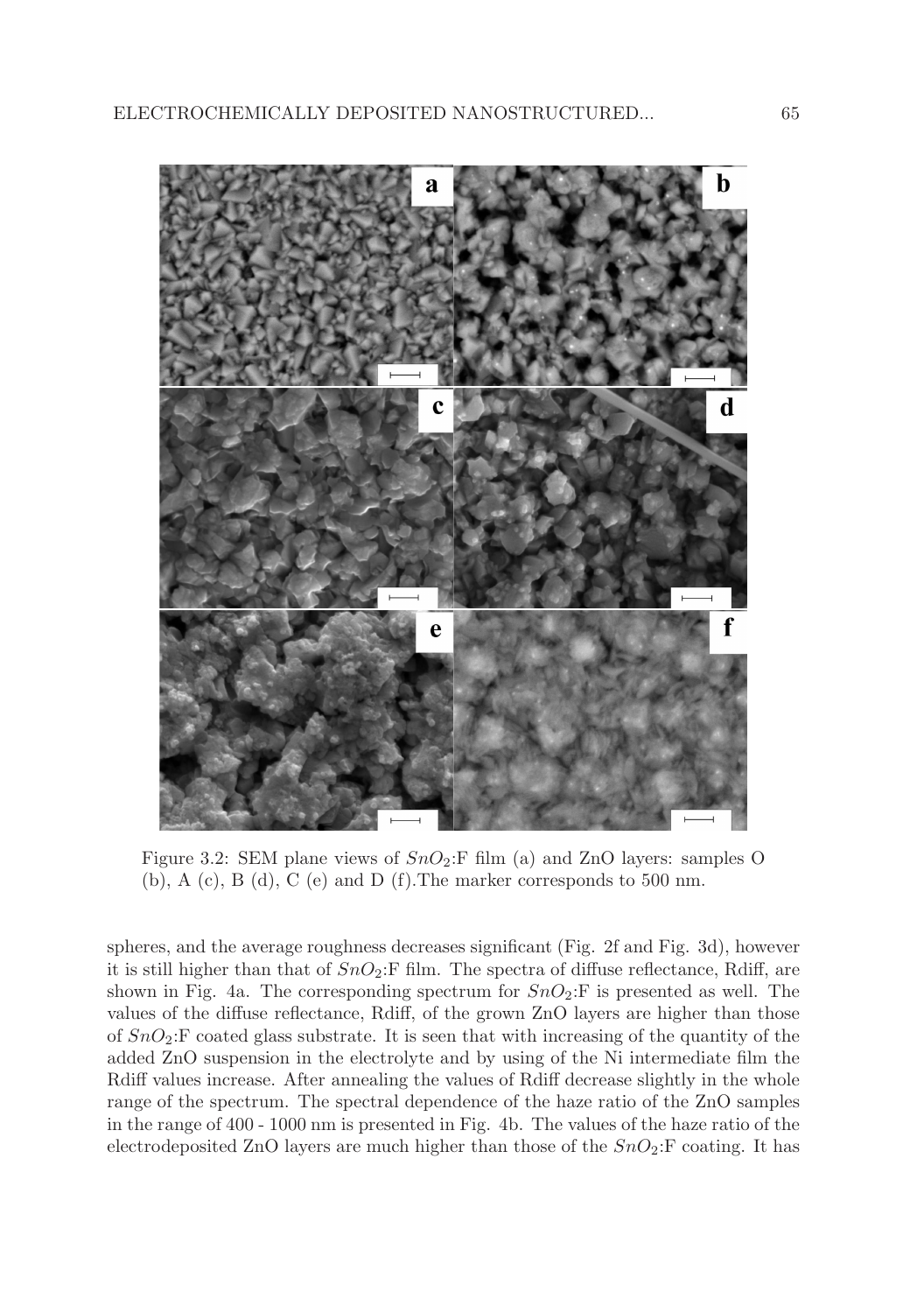

Figure 3.3: AFM images of the ZnO layers: samples: O (a), B (b) and D (c).

to be noted that those layers with higher values of the average roughness determined by AFM (Table 1) demonstrate higher diffusion reflectance and haze ratio.

## 4. Conclusions

The influence of the ZnO water suspension added to the electrolyte - aqueous solution containing  $ZnCl_2$ , KCl, pH 4.00, on the structure, the grain size, the diffuse reflectance and the haze ratio of the electrochemically deposited ZnO films is studied. The correlation between the grain size, average roughness and the optical properties is observed. The higher values of the diffuse reflectance and haze ratio in the spectral range 400 - 1100 nm demonstrate studied in this work ZnO layers with larger average grain size (76 nm) and higher average surface roughness (299 nm). ZnO layers with similar properties could be applied as light trapping structures in thin film solar cells.

## Acknowledgements

This work was funded by 7FP - project NanoPV FP7-NMP3-SL-2011-246331, and a Bulgarian National Scientific Fund - project DO02-207. The authors thank to Dr. M. Sendova-Vassileva for the optical measurements.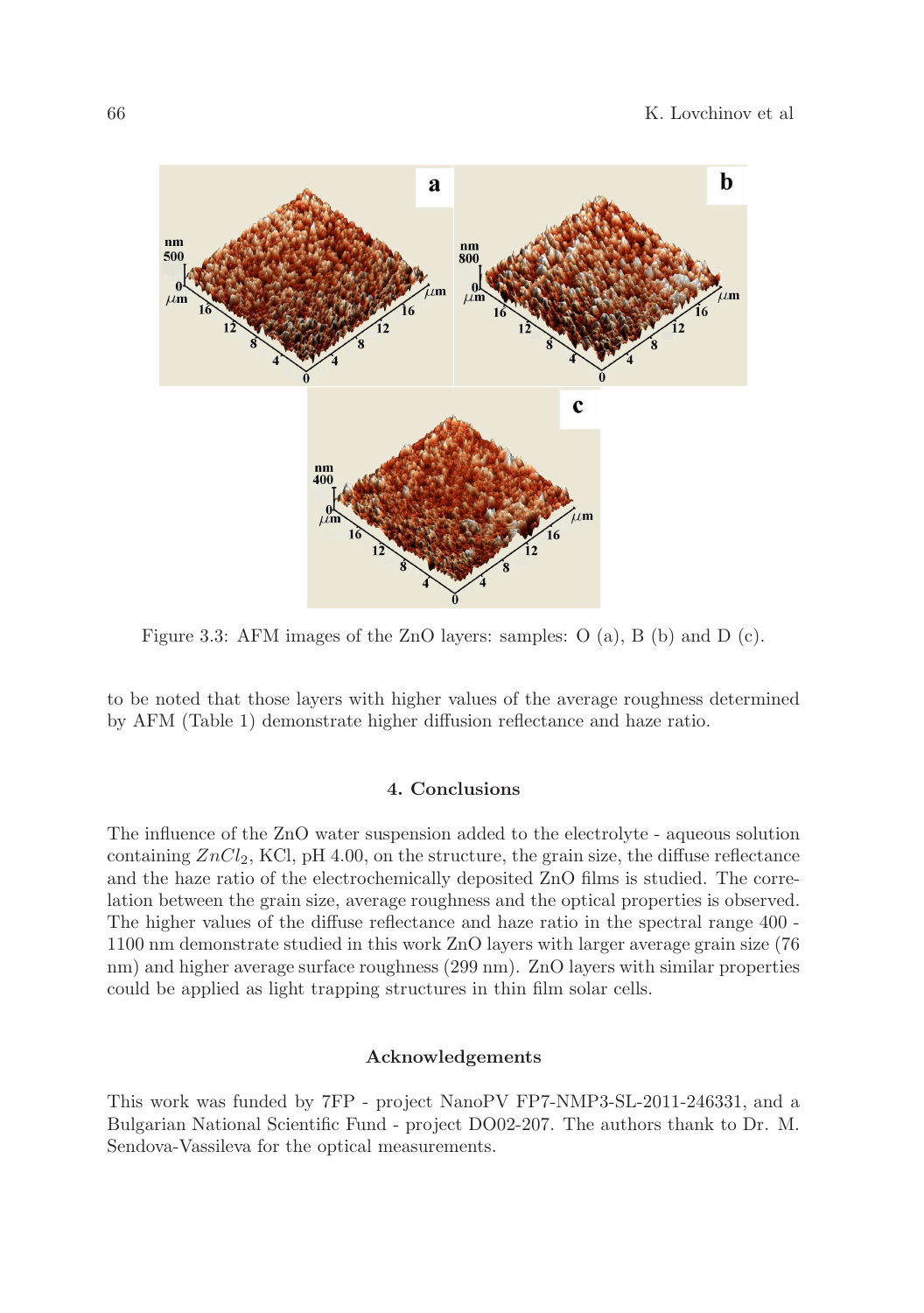

Figure 3.4: Diffuse reflectance (a) and haze ratio (b) spectra of  $SnO_2$ : F film and the five ZnO samples (O, A, B, C and D)

#### References

- [1] R. Schropp, H. Li, R. Franken, J. Rat, C. Van der Werf, Schttauf, J. Stolk, R. Thin Solid Films, 516 (2008) 496-499
- [2] J. Yan, Y. Lu, H. Liang, Y. Li, B. Liu, X. Fan, J. Zhou, Cryst. Growth, 280 (2005) 206-212
- [3] M. Huang, Y. Wu, H. Feick, N. Tran, E. Weber, P. Yang, Adv. Mater, 13 (2001) 113-117
- [4] Z. Sun, L. Liu, L. Zhang, D. Jia, Nanotechnology, 17 (2006) 2266-2272